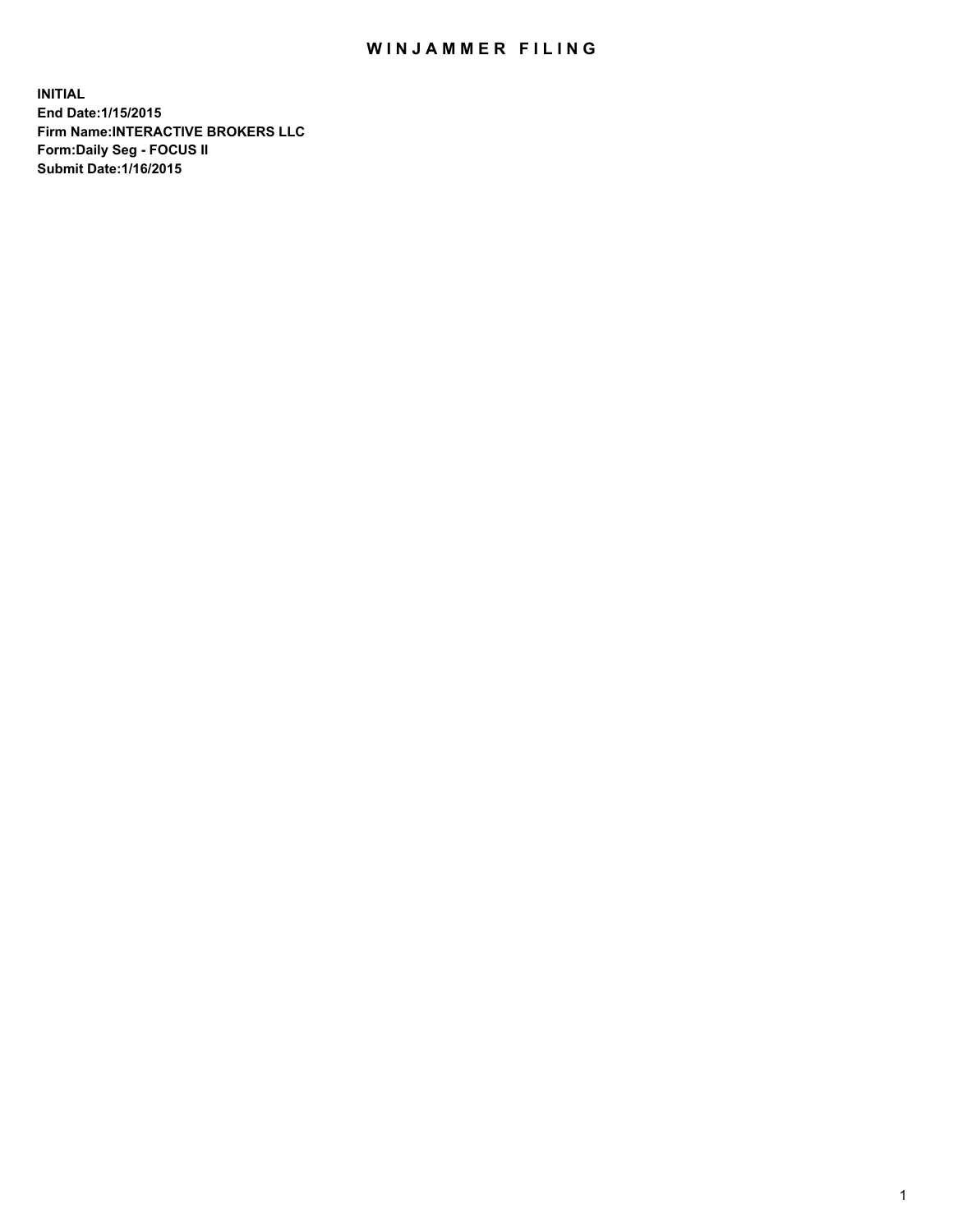## **INITIAL End Date:1/15/2015 Firm Name:INTERACTIVE BROKERS LLC Form:Daily Seg - FOCUS II Submit Date:1/16/2015 Daily Segregation - Cover Page**

| Name of Company<br><b>Contact Name</b><br><b>Contact Phone Number</b><br><b>Contact Email Address</b>    | <b>INTERACTIVE BROKERS LLC</b><br><b>Michael Ellman</b><br>203-422-8926<br>mellman@interactivebrokers.co<br>$m$ |
|----------------------------------------------------------------------------------------------------------|-----------------------------------------------------------------------------------------------------------------|
| FCM's Customer Segregated Funds Residual Interest Target (choose one):<br>a. Minimum dollar amount: ; or | $\overline{\mathbf{0}}$                                                                                         |
| b. Minimum percentage of customer segregated funds required:% ; or                                       | 0                                                                                                               |
| c. Dollar amount range between: and; or                                                                  | 155,000,000 245,000,000                                                                                         |
| d. Percentage range of customer segregated funds required between:% and%.                                | 0 <sub>0</sub>                                                                                                  |
| FCM's Customer Secured Amount Funds Residual Interest Target (choose one):                               |                                                                                                                 |
| a. Minimum dollar amount: ; or                                                                           | $\overline{\mathbf{0}}$                                                                                         |
| b. Minimum percentage of customer secured funds required:% ; or                                          | 0                                                                                                               |
| c. Dollar amount range between: and; or                                                                  | 80,000,000 120,000,000                                                                                          |
| d. Percentage range of customer secured funds required between:% and%.                                   | 0 <sub>0</sub>                                                                                                  |
| FCM's Cleared Swaps Customer Collateral Residual Interest Target (choose one):                           |                                                                                                                 |
| a. Minimum dollar amount: ; or                                                                           | $\overline{\mathbf{0}}$                                                                                         |
| b. Minimum percentage of cleared swaps customer collateral required:% ; or                               | $\overline{\mathbf{0}}$                                                                                         |
| c. Dollar amount range between: and; or                                                                  | 0 <sub>0</sub>                                                                                                  |
| d. Percentage range of cleared swaps customer collateral required between:% and%.                        | 0 <sub>0</sub>                                                                                                  |
| Current ANC:on                                                                                           | 2,514,364,067 15-JAN-2015                                                                                       |
| <b>Broker Dealer Minimum</b>                                                                             | 291,618,501                                                                                                     |
| Debit/Deficit - CustomersCurrent AmountGross Amount                                                      |                                                                                                                 |
| Domestic Debit/Deficit                                                                                   | 6,648,615                                                                                                       |
| Foreign Debit/Deficit                                                                                    | <u>133,708,2730</u>                                                                                             |
| Debit/Deficit - Non CustomersCurrent AmountGross Amount                                                  |                                                                                                                 |
| Domestic Debit/Deficit                                                                                   | 0 <sub>0</sub>                                                                                                  |
| Foreign Debit/Deficit                                                                                    | 0 <sub>0</sub>                                                                                                  |
| Proprietary Profit/Loss                                                                                  |                                                                                                                 |
| Domestic Profit/Loss<br>Foreign Profit/Loss                                                              | $\overline{\mathbf{0}}$                                                                                         |
| Proprietary Open Trade Equity                                                                            | $\underline{\mathbf{0}}$                                                                                        |
| Domestic OTE                                                                                             | <u>0</u>                                                                                                        |
| Foreign OTE                                                                                              | <u>0</u>                                                                                                        |
| <b>SPAN</b>                                                                                              |                                                                                                                 |
| <b>Customer SPAN Calculation</b>                                                                         | 1,171,788,714                                                                                                   |
| Non-Customer SPAN Calcualation                                                                           | 35,920,192                                                                                                      |
| Proprietary Capital Charges                                                                              | <u>0</u>                                                                                                        |
| Minimum Dollar Amount Requirement                                                                        | 20,000,000 [7465]                                                                                               |
| Other NFA Dollar Amount Requirement                                                                      | 21,488,816 [7475]                                                                                               |
|                                                                                                          |                                                                                                                 |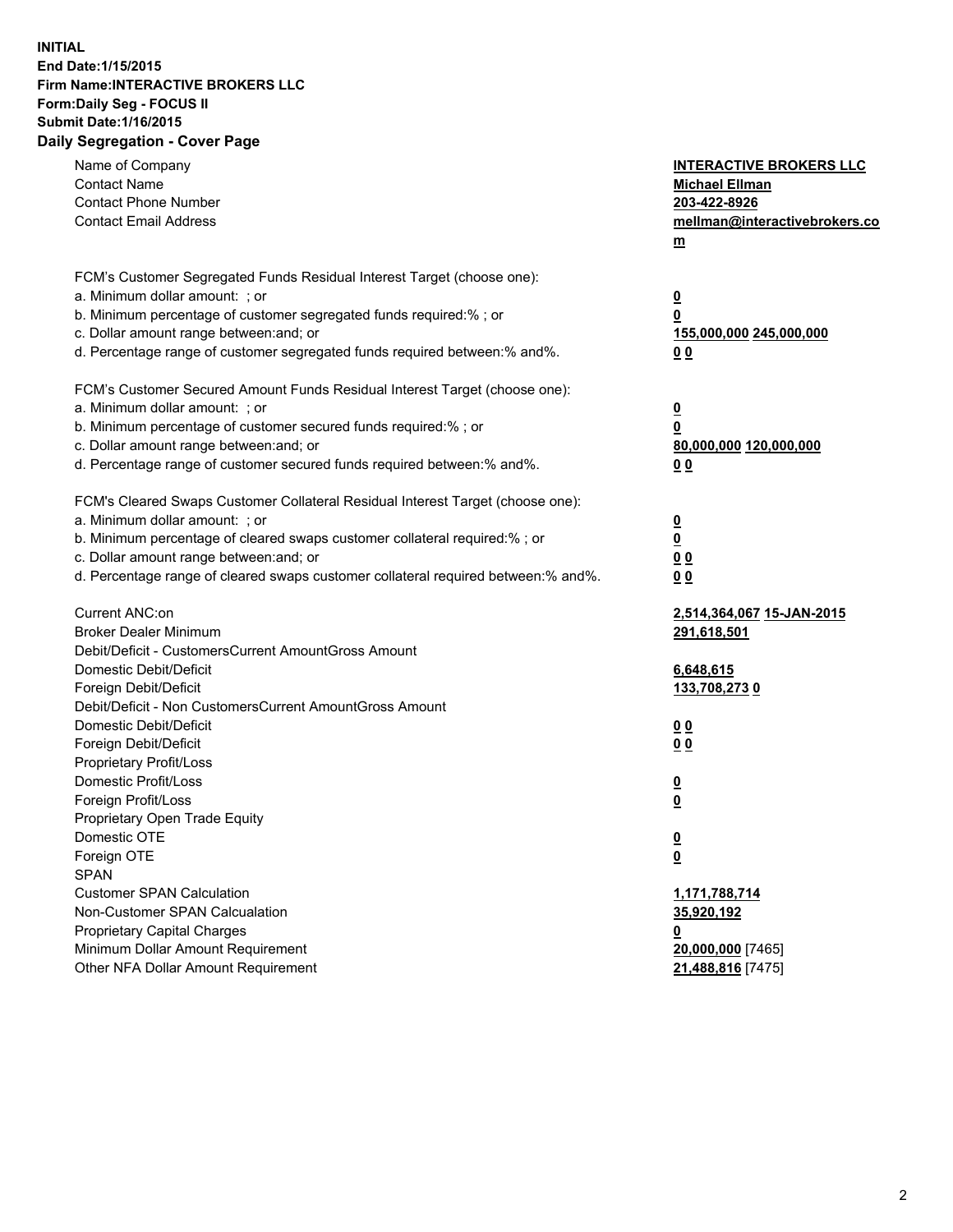## **INITIAL End Date:1/15/2015 Firm Name:INTERACTIVE BROKERS LLC Form:Daily Seg - FOCUS II Submit Date:1/16/2015 Daily Segregation - Secured Amounts**

|     | Daily Ocglegation - Occarea Anioants                                                        |                                   |
|-----|---------------------------------------------------------------------------------------------|-----------------------------------|
|     | Foreign Futures and Foreign Options Secured Amounts                                         |                                   |
|     | Amount required to be set aside pursuant to law, rule or regulation of a foreign            | $0$ [7305]                        |
|     | government or a rule of a self-regulatory organization authorized thereunder                |                                   |
| 1.  | Net ledger balance - Foreign Futures and Foreign Option Trading - All Customers             |                                   |
|     | A. Cash                                                                                     | 254,089,912 [7315]                |
|     | B. Securities (at market)                                                                   | $0$ [7317]                        |
| 2.  | Net unrealized profit (loss) in open futures contracts traded on a foreign board of trade   | 34,570,402 [7325]                 |
| 3.  | Exchange traded options                                                                     |                                   |
|     | a. Market value of open option contracts purchased on a foreign board of trade              | 68,463 [7335]                     |
|     | b. Market value of open contracts granted (sold) on a foreign board of trade                | -58,318 [7337]                    |
| 4.  | Net equity (deficit) (add lines 1. 2. and 3.)                                               | 288,670,459 [7345]                |
| 5.  | Account liquidating to a deficit and account with a debit balances - gross amount           | 133,708,273 [7351]                |
|     | Less: amount offset by customer owned securities                                            | 0 [7352] 133,708,273 [7354]       |
| 6.  | Amount required to be set aside as the secured amount - Net Liquidating Equity              | 422,378,732 [7355]                |
|     | Method (add lines 4 and 5)                                                                  |                                   |
| 7.  | Greater of amount required to be set aside pursuant to foreign jurisdiction (above) or line | 422,378,732 [7360]                |
|     | 6.                                                                                          |                                   |
|     | FUNDS DEPOSITED IN SEPARATE REGULATION 30.7 ACCOUNTS                                        |                                   |
| 1.  | Cash in banks                                                                               |                                   |
|     | A. Banks located in the United States                                                       | 374,696,255 [7500]                |
|     | B. Other banks qualified under Regulation 30.7                                              | 0 [7520] 374,696,255 [7530]       |
| 2.  | <b>Securities</b>                                                                           |                                   |
|     | A. In safekeeping with banks located in the United States                                   | $0$ [7540]                        |
|     | B. In safekeeping with other banks qualified under Regulation 30.7                          | 0 [7560] 0 [7570]                 |
| 3.  | Equities with registered futures commission merchants                                       |                                   |
|     | A. Cash                                                                                     | $0$ [7580]                        |
|     | <b>B.</b> Securities                                                                        | $0$ [7590]                        |
|     | C. Unrealized gain (loss) on open futures contracts                                         | $0$ [7600]                        |
|     | D. Value of long option contracts                                                           | $0$ [7610]                        |
|     | E. Value of short option contracts                                                          | 0 [7615] 0 [7620]                 |
| 4.  | Amounts held by clearing organizations of foreign boards of trade                           |                                   |
|     | A. Cash                                                                                     | $0$ [7640]                        |
|     | <b>B.</b> Securities                                                                        | $0$ [7650]                        |
|     | C. Amount due to (from) clearing organization - daily variation                             | $0$ [7660]                        |
|     | D. Value of long option contracts                                                           | $0$ [7670]                        |
|     | E. Value of short option contracts                                                          | 0 [7675] 0 [7680]                 |
| 5.  | Amounts held by members of foreign boards of trade                                          |                                   |
|     | A. Cash                                                                                     | 160,703,996 [7700]                |
|     | <b>B.</b> Securities                                                                        | $0$ [7710]                        |
|     | C. Unrealized gain (loss) on open futures contracts                                         | 15,589,415 [7720]                 |
|     | D. Value of long option contracts                                                           | 68,465 [7730]                     |
|     | E. Value of short option contracts                                                          | -58,319 [7735] 176,303,557 [7740] |
| 6.  | Amounts with other depositories designated by a foreign board of trade                      | 0 [7760]                          |
| 7.  | Segregated funds on hand                                                                    | $0$ [7765]                        |
| 8.  | Total funds in separate section 30.7 accounts                                               | 550,999,812 [7770]                |
| 9.  | Excess (deficiency) Set Aside for Secured Amount (subtract line 7 Secured Statement         | 128,621,080 [7380]                |
|     | Page 1 from Line 8)                                                                         |                                   |
| 10. | Management Target Amount for Excess funds in separate section 30.7 accounts                 | 80,000,000 [7780]                 |
| 11. | Excess (deficiency) funds in separate 30.7 accounts over (under) Management Target          | 48,621,080 [7785]                 |
|     |                                                                                             |                                   |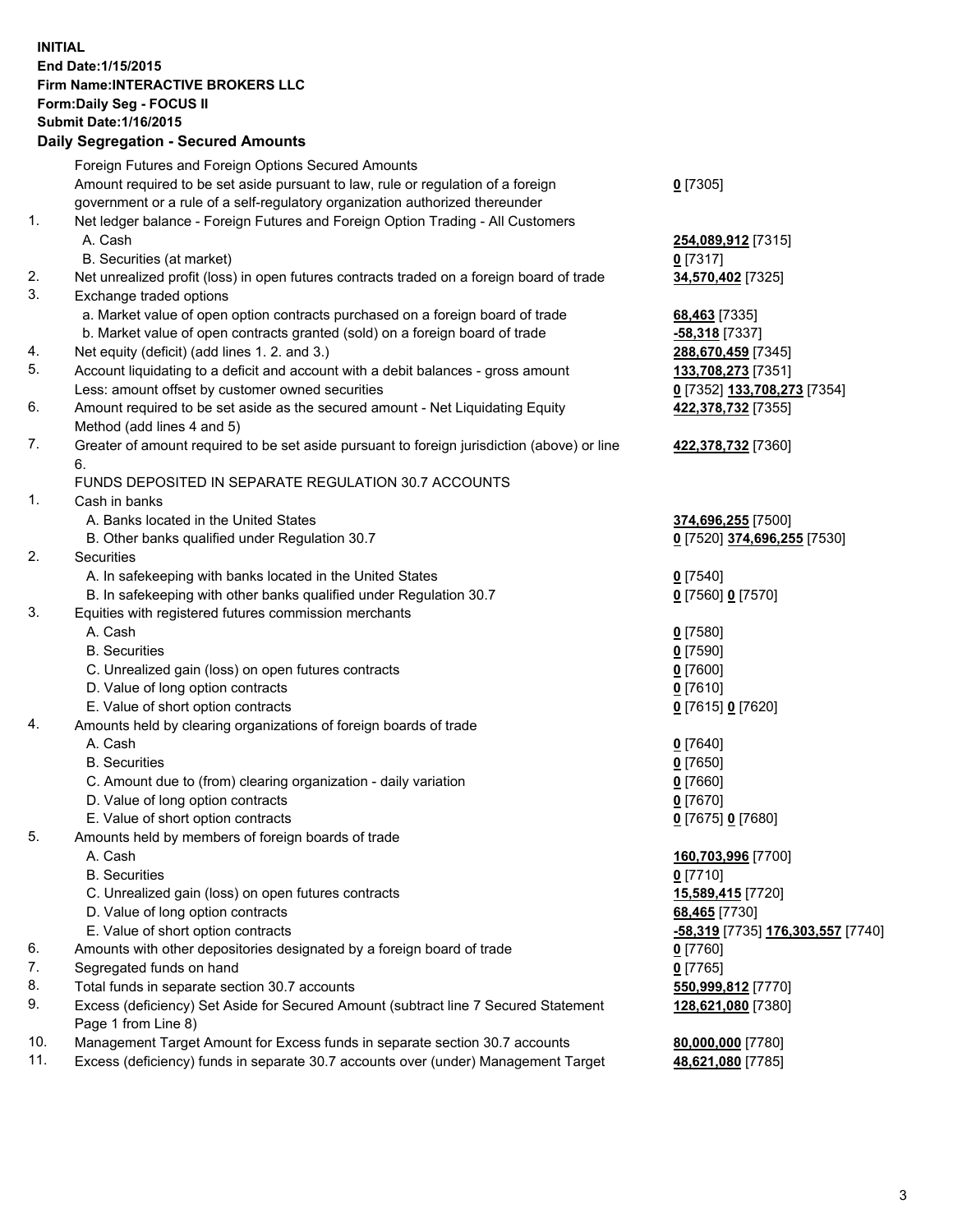**INITIAL End Date:1/15/2015 Firm Name:INTERACTIVE BROKERS LLC Form:Daily Seg - FOCUS II Submit Date:1/16/2015 Daily Segregation - Segregation Statement** SEGREGATION REQUIREMENTS(Section 4d(2) of the CEAct) 1. Net ledger balance A. Cash **2,485,847,020** [7010] B. Securities (at market) **0** [7020] 2. Net unrealized profit (loss) in open futures contracts traded on a contract market **-53,869,169** [7030] 3. Exchange traded options A. Add market value of open option contracts purchased on a contract market **136,320,274** [7032] B. Deduct market value of open option contracts granted (sold) on a contract market **-234,388,065** [7033] 4. Net equity (deficit) (add lines 1, 2 and 3) **2,333,910,060** [7040] 5. Accounts liquidating to a deficit and accounts with debit balances - gross amount **6,648,615** [7045] Less: amount offset by customer securities **0** [7047] **6,648,615** [7050] 6. Amount required to be segregated (add lines 4 and 5) **2,340,558,675** [7060] FUNDS IN SEGREGATED ACCOUNTS 7. Deposited in segregated funds bank accounts A. Cash **421,748,326** [7070] B. Securities representing investments of customers' funds (at market) **1,127,860,564** [7080] C. Securities held for particular customers or option customers in lieu of cash (at market) **0** [7090] 8. Margins on deposit with derivatives clearing organizations of contract markets A. Cash **22,935,234** [7100] B. Securities representing investments of customers' funds (at market) **101,053,761** [7110] C. Securities held for particular customers or option customers in lieu of cash (at market) **0** [7120] 9. Net settlement from (to) derivatives clearing organizations of contract markets **798,566** [7130] 10. Exchange traded options A. Value of open long option contracts **1,720,473** [7132] B. Value of open short option contracts **-11,419,766** [7133] 11. Net equities with other FCMs A. Net liquidating equity **-87,280,599** [7140] B. Securities representing investments of customers' funds (at market) **915,399,567** [7160] C. Securities held for particular customers or option customers in lieu of cash (at market) **0** [7170] 12. Segregated funds on hand **0** [7150] 13. Total amount in segregation (add lines 7 through 12) **2,492,816,126** [7180] 14. Excess (deficiency) funds in segregation (subtract line 6 from line 13) **152,257,451** [7190] 15. Management Target Amount for Excess funds in segregation **155,000,000** [7194]

16. Excess (deficiency) funds in segregation over (under) Management Target Amount Excess

**-2,742,549** [7198]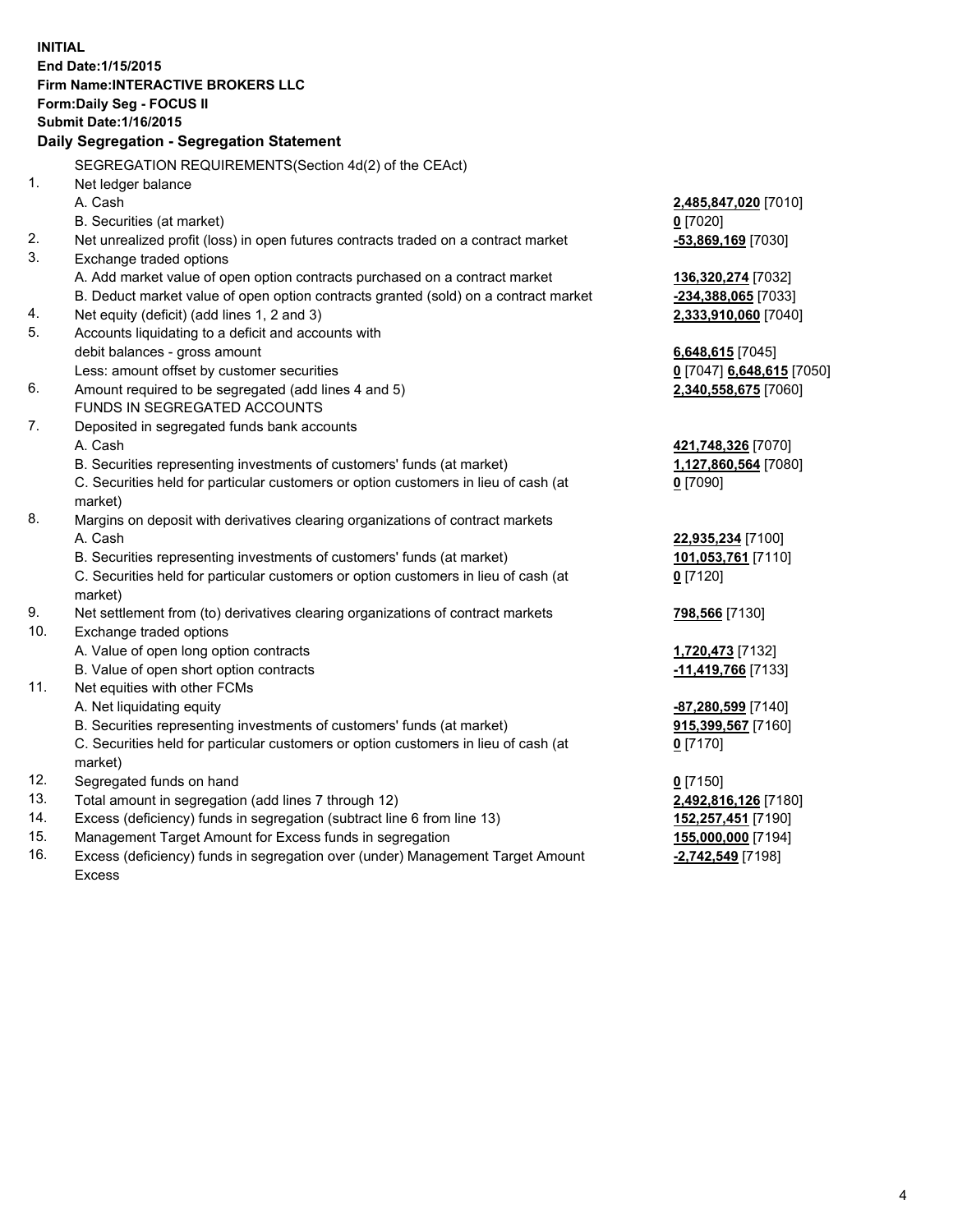## **INITIAL End Date:1/15/2015 Firm Name:INTERACTIVE BROKERS LLC Form:Daily Seg - FOCUS II Submit Date:1/16/2015 Daily Segregation - Supplemental**

| $\blacksquare$ | Total gross margin deficiencies - Segregated Funds Origin                              | 814,255 [9100] |
|----------------|----------------------------------------------------------------------------------------|----------------|
| ۰,             | Total gross margin deficiencies - Secured Funds Origin                                 | 58,321 [9101]  |
| Ξ.             | Total gross margin deficiencies - Cleared Swaps Customer Collateral Funds Origin       | $0$ [9102]     |
| $\blacksquare$ | Total gross margin deficiencies - Noncustomer and Proprietary Accounts Origin          | $0$ [9103]     |
| -              | Total number of accounts contributing to total gross margin deficiencies - Segregated  | 27 [9104]      |
|                | Funds Origin                                                                           |                |
| $\blacksquare$ | Total number of accounts contributing to total gross margin deficiencies - Secured     | $3$ [9105]     |
|                | Funds Origin                                                                           |                |
| ۰              | Total number of accounts contributing to the total gross margin deficiencies - Cleared | $0$ [9106]     |
|                | Swaps Customer Collateral Funds Origin                                                 |                |
|                | Total number of accounts contributing to the total gross margin deficiencies -         | $0$ [9107]     |
|                | Noncustomer and Proprietary Accounts Origin                                            |                |
| ۰              | Upload a copy of the firm's daily margin report the FCM uses to issue margin calls     |                |
|                | which corresponds with the reporting date.                                             |                |
|                |                                                                                        |                |

01.15.2015 Commodity Margin Deficiency Report.xls